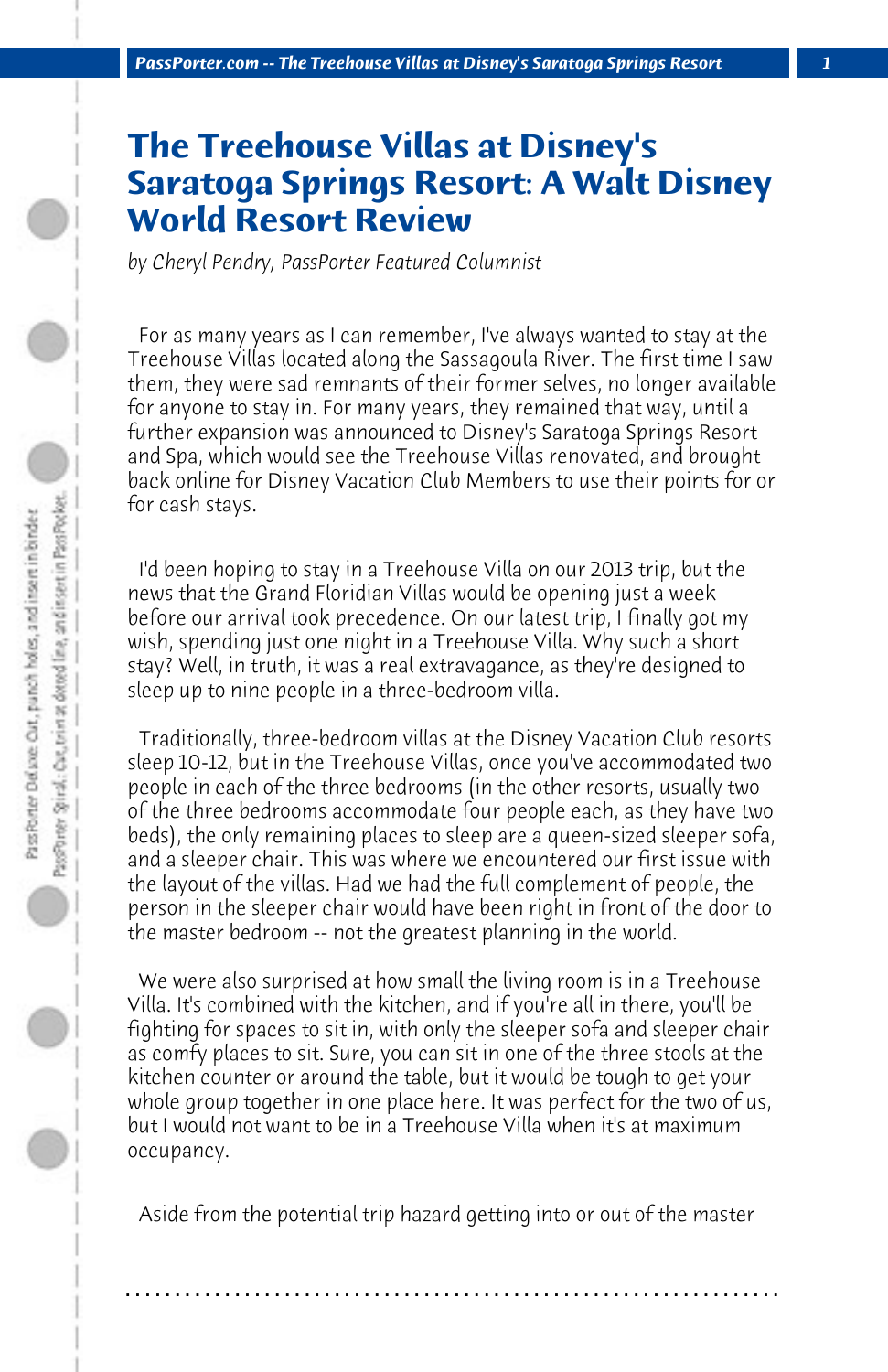bedroom, we found that the sleeper sofa was spacious enough, and the master bathroom was the same. You enter it, and the toilet is off to one side, completely on its own, with the sinks opposite, and then the shower, with the Jacuzzi tub located behind it at the end at the bathroom. While I thought it was an interesting arrangement to have the shower in front of the tub, it didn't necessarily work as a layout, as our shower was leaking slightly, making the floor wet. I have to confess I wasn't overly impressed with the Jacuzzi tub either, as the jets were all to each side, with none at the end. One thing I love is having jets on my feet after a hard day walking in the parks, but here, it's sadly not possible.

 One thing that is really fun at the Treehouse Villas, and which will no doubt be a hit if you have younger members of the family, is the fact that one of the bedrooms is home to bunk beds. Of course, given the octagonal shape of the villas, it makes perfect sense, as this room is smaller than the others, being located right by the entrance door. I can imagine all sorts of arguments over who gets the top bunk!

 As I've already alluded to, the third bedroom, which is also home to a queen sized bed, is considerably smaller than the master bedroom. The other two bedrooms also have to share a bathroom, but even this is a reasonable size, although it's a shame that the toilet couldn't have been separated off from the rest of the bathroom. Unfortunately, it's part of the rest of the bathroom, which I can imagine could be irritating if everyone's trying to get ready at the same time to head out.

 The kitchen comes fully equipped with just about everything you can think, if cooking is part of your vacation (trust me, it's not for us!), and there's a large counter space for food preparation. I particularly liked how they had the wine glasses hanging from the bottom of one of the cabinets. It's an ingenious use of space.

 Something else that's worth knowing before your stay at the Treehouse Villas is that they are a bit isolated. It's perfect for a complete getaway, and getting to the parks is reasonably easy, with bus stops at either end of the complex. However, if you don't plan on cooking, the nearest option for something to eat is over at Saratoga Springs' Carriage House. We were told that the walk over there was about 10 minutes, but that's from the closest Treehouse Villa. As we were at one nearest the main entrance, it would probably have been a good 15 minutes, not something we fancied doing when we were tired.

 Equally, if you have anyone who has mobility difficulties, and cannot easily manage stairs, a stay at the Treehouse Villas may not work for your party. Located 10 feet off the ground, there's a set of steps leading

**. . . . . . . . . . . . . . . . . . . . . . . . . . . . . . . . . . . . . . . . . . . . . . . . . . . . . . . . . . . . . . . . . .**